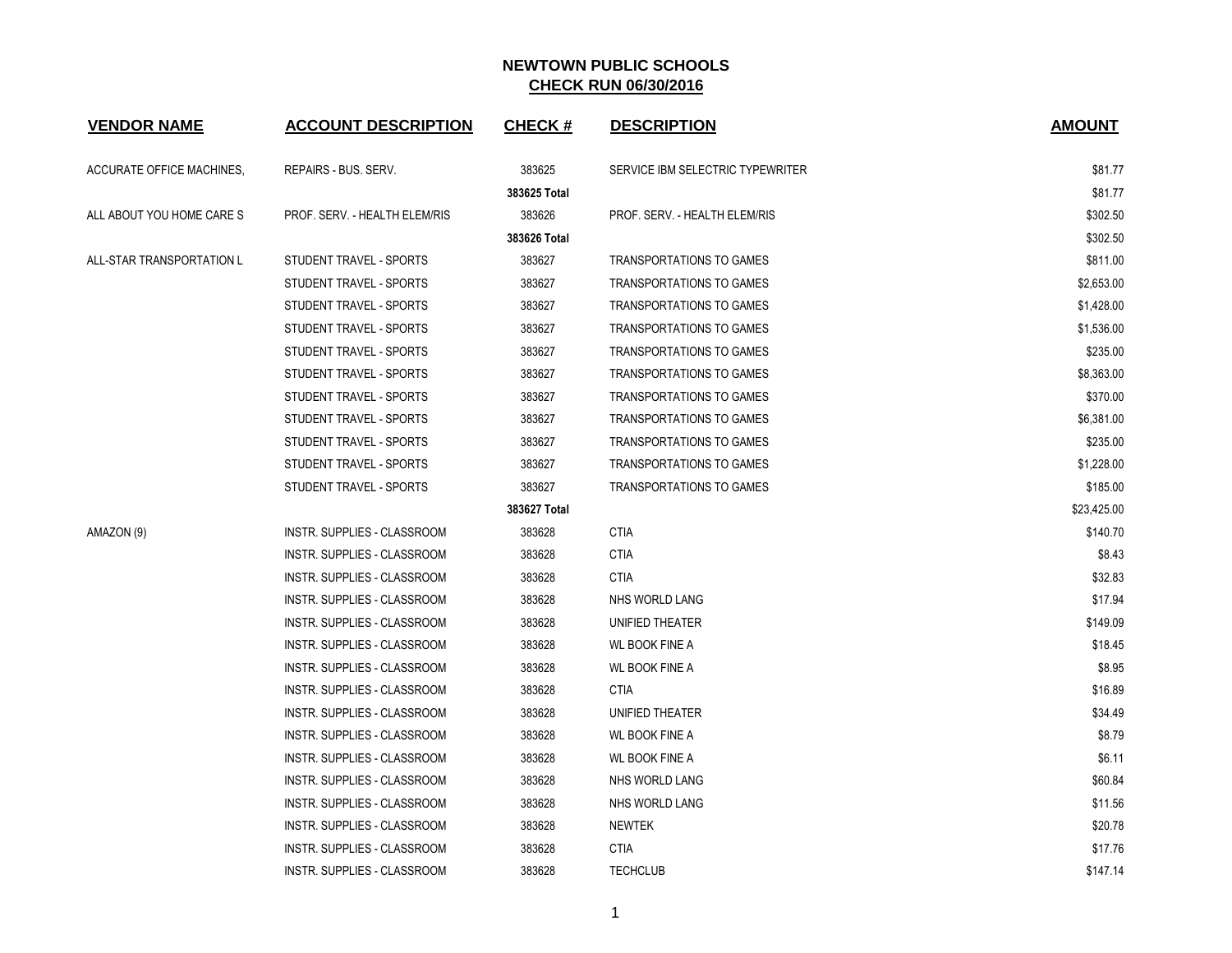| <b>VENDOR NAME</b>       | <b>ACCOUNT DESCRIPTION</b>      | <b>CHECK#</b> | <b>DESCRIPTION</b>                             | <b>AMOUNT</b> |
|--------------------------|---------------------------------|---------------|------------------------------------------------|---------------|
| AMAZON (9)               | INSTR. SUPPLIES - CLASSROOM     | 383628        | <b>TECHCLUB</b>                                | \$74.85       |
|                          | INSTR. SUPPLIES - CLASSROOM     | 383628        | <b>TECHCLUB</b>                                | \$53.24       |
|                          | INSTR. SUPPLIES - CLASSROOM     | 383628        | <b>NHS 160</b>                                 | \$74.69       |
|                          | INSTR. SUPPLIES - CLASSROOM     | 383628        | <b>ART ACTIVITY</b>                            | \$14.96       |
|                          | INSTR. SUPPLIES - CLASSROOM     | 383628        | <b>NHS 160</b>                                 | \$99.88       |
|                          | <b>TEXTBOOKS - ENGLISH</b>      | 383628        | See Attached List                              | \$76.44       |
|                          | <b>TEXTBOOKS - ENGLISH</b>      | 383628        | See Attached List                              | \$146.88      |
|                          | <b>TEXTBOOKS - SCIENCE</b>      | 383628        | See Attached List                              | \$10.97       |
|                          | <b>TEXTBOOKS - SCIENCE</b>      | 383628        | See Attached List                              | \$99.33       |
|                          | <b>TEXTBOOKS - SCIENCE</b>      | 383628        | See Attached List                              | \$99.26       |
|                          | <b>TEXTBOOKS - SCIENCE</b>      | 383628        | See Attached List                              | \$88.64       |
|                          | <b>TEXTBOOKS - SCIENCE</b>      | 383628        | See Attached List                              | \$126.02      |
|                          | <b>TEXTBOOKS - SCIENCE</b>      | 383628        | See Attached List                              | \$9.85        |
|                          | <b>TEXTBOOKS - SCIENCE</b>      | 383628        | See Attached List                              | \$75.33       |
|                          | <b>TEXTBOOKS - SCIENCE</b>      | 383628        | See Attached List                              | \$23.94       |
|                          | <b>TEXTBOOKS - SCIENCE</b>      | 383628        | See Attached List                              | \$68.40       |
|                          |                                 | 383628 Total  |                                                | \$1,843.43    |
| AMODEO, CARMELLA         | STAFF TRAVEL - INFO. TECH.      | 383629        | TRAVEL JAN - MAY 2016                          | \$165.24      |
|                          | STAFF TRAVEL - INFO. TECH.      | 383629        | TRAVEL JUNE 2016                               | \$43.42       |
|                          |                                 | 383629 Total  |                                                | \$208.66      |
| AUDIO VIDEO TECHNOLOGIES | REPAIRS - INFO. TECH.           | 383630        | Replace projectors RIS and MGS                 | \$280.00      |
|                          | REPAIRS - INFO. TECH.           | 383630        | Replace projectors RIS and MGS                 | \$280.00      |
|                          |                                 | 383630 Total  |                                                | \$560.00      |
| <b>BUG BUSTER INC.</b>   | <b>B&amp;G CONTRACTED SERV.</b> | 383631        | MONTHLY PEST CONTROL - ALL SCHOOLS (2015-2016) | \$79.44       |
|                          | <b>B&amp;G CONTRACTED SERV.</b> | 383631        | MONTHLY PEST CONTROL - ALL SCHOOLS (2015-2016) | \$110.81      |
|                          | <b>B&amp;G CONTRACTED SERV.</b> | 383631        | MONTHLY PEST CONTROL - ALL SCHOOLS (2015-2016) | \$80.81       |
|                          | <b>B&amp;G CONTRACTED SERV.</b> | 383631        | MONTHLY PEST CONTROL - ALL SCHOOLS (2015-2016) | \$79.44       |
|                          | <b>B&amp;G CONTRACTED SERV.</b> | 383631        | MONTHLY PEST CONTROL - ALL SCHOOLS (2015-2016) | \$81.71       |
|                          | <b>B&amp;G CONTRACTED SERV.</b> | 383631        | MONTHLY PEST CONTROL - ALL SCHOOLS (2015-2016) | \$81.71       |
|                          | <b>B&amp;G CONTRACTED SERV.</b> | 383631        | MONTHLY PEST CONTROL - ALL SCHOOLS (2015-2016) | \$87.99       |
|                          |                                 | 383631 Total  |                                                | \$601.91      |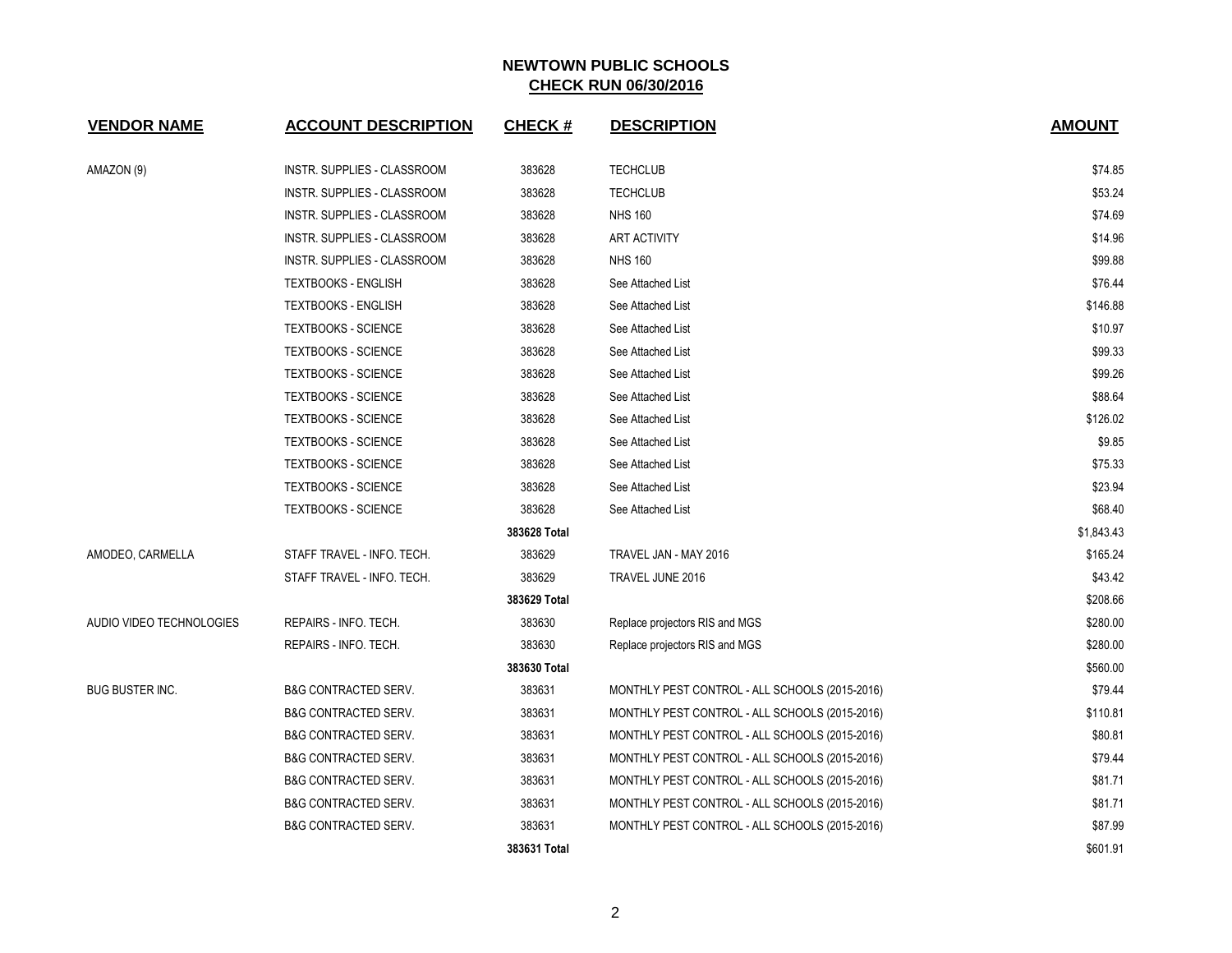| <b>VENDOR NAME</b>         | <b>ACCOUNT DESCRIPTION</b>          | <b>CHECK#</b> | <b>DESCRIPTION</b>                                                                 | <b>AMOUNT</b> |
|----------------------------|-------------------------------------|---------------|------------------------------------------------------------------------------------|---------------|
| CARAPEZZA, TOM             | <b>B&amp;G SUPPLIES - CUSTODIAL</b> | 383632        | SHOES (60068)                                                                      | \$150.00      |
|                            |                                     | 383632 Total  |                                                                                    | \$150.00      |
| CHARTER COMMUNICATION      | <b>TELEPHONE &amp; CABLE</b>        | 383633        | SERV 2015/16\$2444.79 PER MONTH                                                    | \$2,413.04    |
|                            |                                     | 383633 Total  |                                                                                    | \$2,413.04    |
| CHARTWELLS (BOE)           | CONTRACTED SERV. - CLASSRM          | 383634        | M/S COFFEE 11/20/2015                                                              | \$20.00       |
|                            | INSTR. SUPPLIES - SOC. STUDIES      | 383634        | DANBURY STUDENT EXCHANGE                                                           | \$101.65      |
|                            |                                     | 383634 Total  |                                                                                    | \$121.65      |
| CHILD'S PLAY CLINIC LLC    | PROF. SERV. - PSYCH/MED. EVAL.      | 383635        | INDEPENDENT OT ASSESSMENT                                                          | \$1,991.00    |
|                            |                                     | 383635 Total  |                                                                                    | \$1,991.00    |
| CONN JUNIOR REPUBLIC INC.  | TUITION - OUT-OF-DISTRICT           | 383636        | TUITION - OUT-OF-DISTRICT                                                          | \$1,206.50    |
|                            | TUITION - OUT-OF-DISTRICT           | 383636        | TUITION - OUT-OF-DISTRICT                                                          | \$3,619.50    |
|                            | TUITION - OUT-OF-DISTRICT           | 383636        | TUITION - OUT-OF-DISTRICT                                                          | \$3,619.50    |
|                            | TUITION - OUT-OF-DISTRICT           | 383636        | TUITION - OUT-OF-DISTRICT                                                          | \$2,260.65    |
|                            | TUITION - OUT-OF-DISTRICT           | 383636        | TUITION - OUT-OF-DISTRICT                                                          | \$1,356.40    |
|                            | TUITION - OUT-OF-DISTRICT           | 383636        | TUITION - OUT-OF-DISTRICT                                                          | \$3,014.20    |
|                            | TUITION - OUT-OF-DISTRICT           | 383636        | TUITION - OUT-OF-DISTRICT                                                          | \$100.00      |
|                            | TUITION - OUT-OF-DISTRICT           | 383636        | TUITION - OUT-OF-DISTRICT                                                          | \$250.00      |
|                            |                                     | 383636 Total  |                                                                                    | \$15,426.75   |
| CONNECTICUT TRANSPORTATION | TRANS. - OUT-OF-DISTRICT            | 383637        | TRANS. - OUT-OF-DISTRICT                                                           | \$890.00      |
|                            | TRANS. - OUT-OF-DISTRICT            | 383637        | TRANS. - OUT-OF-DISTRICT                                                           | (\$89.00)     |
|                            |                                     | 383637 Total  |                                                                                    | \$801.00      |
| DUMOCH, AMY M.A. CCC-SLP   | CONTRACTED SERV. - SP/HEAR.         | 383638        | CONTRACTED SERV. - SP/HEAR.                                                        | \$275.00      |
|                            |                                     | 383638 Total  |                                                                                    | \$275.00      |
| <b>EMC PUBLISHING LLC</b>  | TEXTBOOKS - CURR. DEVELOP.          | 383639        | French Level 4 Tes branche Quote attached. See for details Price includes shipping | \$6,091.95    |
|                            |                                     | 383639 Total  |                                                                                    | \$6,091.95    |
| EPLUS TECHNOLOGY, INC.     | EQUIPMENT - INFO. TECH.             | 383640        | MR42-HW Meraki MR42 Cloud managed AP                                               | \$587.97      |
|                            | EQUIPMENT - INFO. TECH.             | 383640        | LIC_ENT-5YR Meraki MR Enterprises License 5 years QUOTE 05182016-01                | \$240.75      |
|                            | TECH. SOFTWARE - INFO. TECH.        | 383640        | Meraki Sys Mgr ENT Dev Lic 3 year Part # LIC-SME -3 yearQUOTE 21919611             | \$28,160.00   |
|                            |                                     | 383640 Total  |                                                                                    | \$28,988.72   |
| EVERSOURCE (ELEC-BOE)      | ELECTRICITY - S.H.                  | 383641        | ELEC 51922733035 62.70 KWH                                                         | \$29.30       |
|                            | ELECTRICITY - S.H.                  | 383641        | ELEC 51934736059 66900. KWH                                                        | \$9,460.20    |
|                            | ELECTRICITY - M.G.                  | 383641        | ELEC 51171733009 24234.60 KWH                                                      | \$4,108.18    |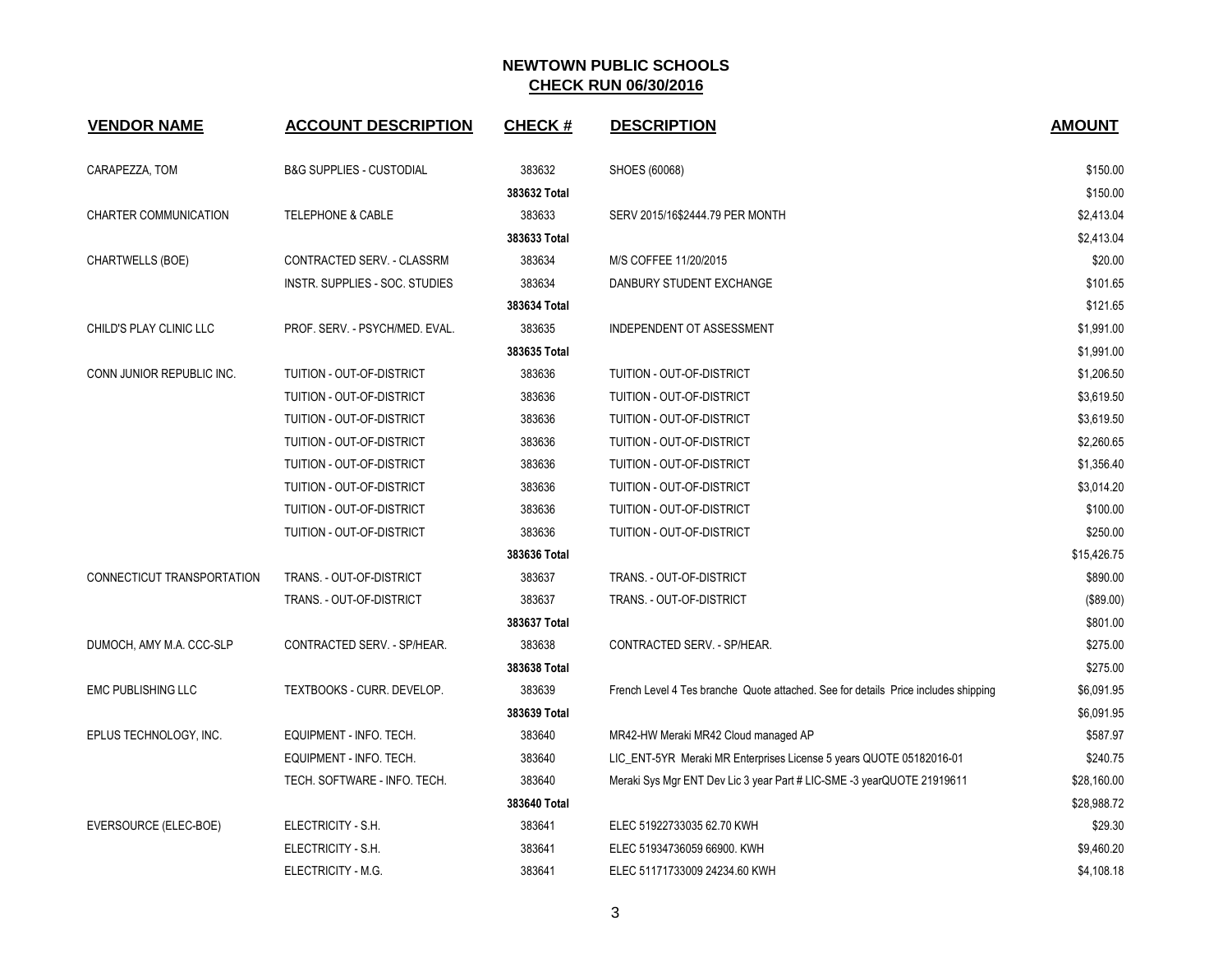| <b>VENDOR NAME</b>         | <b>ACCOUNT DESCRIPTION</b>   | <b>CHECK#</b> | <b>DESCRIPTION</b>                                                    | <b>AMOUNT</b> |
|----------------------------|------------------------------|---------------|-----------------------------------------------------------------------|---------------|
| EVERSOURCE (ELEC-BOE)      | ELECTRICITY - HOM.           | 383641        | ELEC 51844633024 51264. KWH                                           | \$8,950.68    |
|                            | ELECTRICITY - M.S.           | 383641        | ELEC 51658443072 28,837. KWH                                          | \$6,049.96    |
|                            | ELECTRICITY - H.S.           | 383641        | ELEC 51318375011 703.KWH                                              | \$180.45      |
|                            | ELECTRICITY - H.S.           | 383641        | ELEC 51223253097 20. KWH                                              | \$46.20       |
|                            | ELECTRICITY - H.S.           | 383641        | ELEC 51418253076 442,080. KWH                                         | \$66,090.50   |
|                            | <b>ENERGY - ELECTRICITY</b>  | 383641        | ELEC 51084633023 32,200. KWH                                          | \$5,307.85    |
|                            |                              | 383641 Total  |                                                                       | \$100,223.32  |
| EVERSOURCE (GAS-BOE)       | PROPANE & NATURAL GAS - H.S. | 383642        | GAS 57379855042 160. CCF                                              | \$268.91      |
|                            |                              | 383642 Total  |                                                                       | \$268.91      |
| FOLLETT SCHOOL SOLUTIONS   | TEXTBOOKS - CURR. DEVELOP.   | 383643        | American History with Integrated Media See attached Quote             | \$4,908.75    |
|                            |                              | 383643 Total  |                                                                       | \$4,908.75    |
| <b>FOUR WINDS HOSPITAL</b> | <b>TUTORS - IN SCHOOL</b>    | 383644        | INPATIENT 05/03/2016 - 05/23/2016                                     | \$1,458.00    |
|                            |                              | 383644 Total  |                                                                       | \$1,458.00    |
| <b>FRONTIER</b>            | <b>TELEPHONE &amp; CABLE</b> | 383645        | TELEPHONE SERV 2015/16                                                | \$104.40      |
|                            |                              | 383645 Total  |                                                                       | \$104.40      |
| <b>GORALSKI, CATHARINE</b> | STAFF TRAVEL - PUPIL SERV.   | 383646        | TRAVEL JUNE 2016                                                      | \$72.36       |
|                            | STAFF TRAVEL - PUPIL SERV.   | 383646        | TRAVEL MAY 2016                                                       | \$154.60      |
|                            | STAFF TRAVEL - PUPIL SERV.   | 383646        | TRAVEL APRIL 2016                                                     | \$113.99      |
|                            | STAFF TRAVEL - PUPIL SERV.   | 383646        | TRAVEL JAN 2016                                                       | \$188.51      |
|                            | STAFF TRAVEL - PUPIL SERV.   | 383646        | TRAVEL MARCH 2016                                                     | \$224.59      |
|                            | STAFF TRAVEL - PUPIL SERV.   | 383646        | TRAVEL FEB 2016                                                       | \$180.68      |
|                            |                              | 383646 Total  |                                                                       | \$934.73      |
| <b>GRAINGER</b>            | B. & G. REPAIRS - H.S.       | 383647        | REPLACE BROKEN RESTROOM SIGNS - NHS                                   | \$163.04      |
|                            |                              | 383647 Total  |                                                                       | \$163.04      |
| <b>PRIVATE</b>             | TUITION - OUT-OF-DISTRICT    | 383648        | TUITION - OUT-OF-DISTRICT                                             | \$15,000.00   |
|                            |                              | 383648 Total  |                                                                       | \$15,000.00   |
| HB COMMUNICATIONS INC.     | REPAIRS - INFO. TECH.        | 383649        | Epson V11H673020 PowerLite 530ST                                      | \$769.00      |
|                            | REPAIRS - INFO. TECH.        | 383649        | Chief Manufacturing Coupler CMA-270                                   | \$25.00       |
|                            | REPAIRS - INFO. TECH.        | 383649        | Chief Manufacturing fixed 6 pipe CMS006W                              | \$20.00       |
|                            | REPAIRS - INFO. TECH.        | 383649        | Travel Time, On site Labor and programming timeQuote 20088936NHS F212 | \$606.00      |
|                            |                              | 383649 Total  |                                                                       | \$1,420.00    |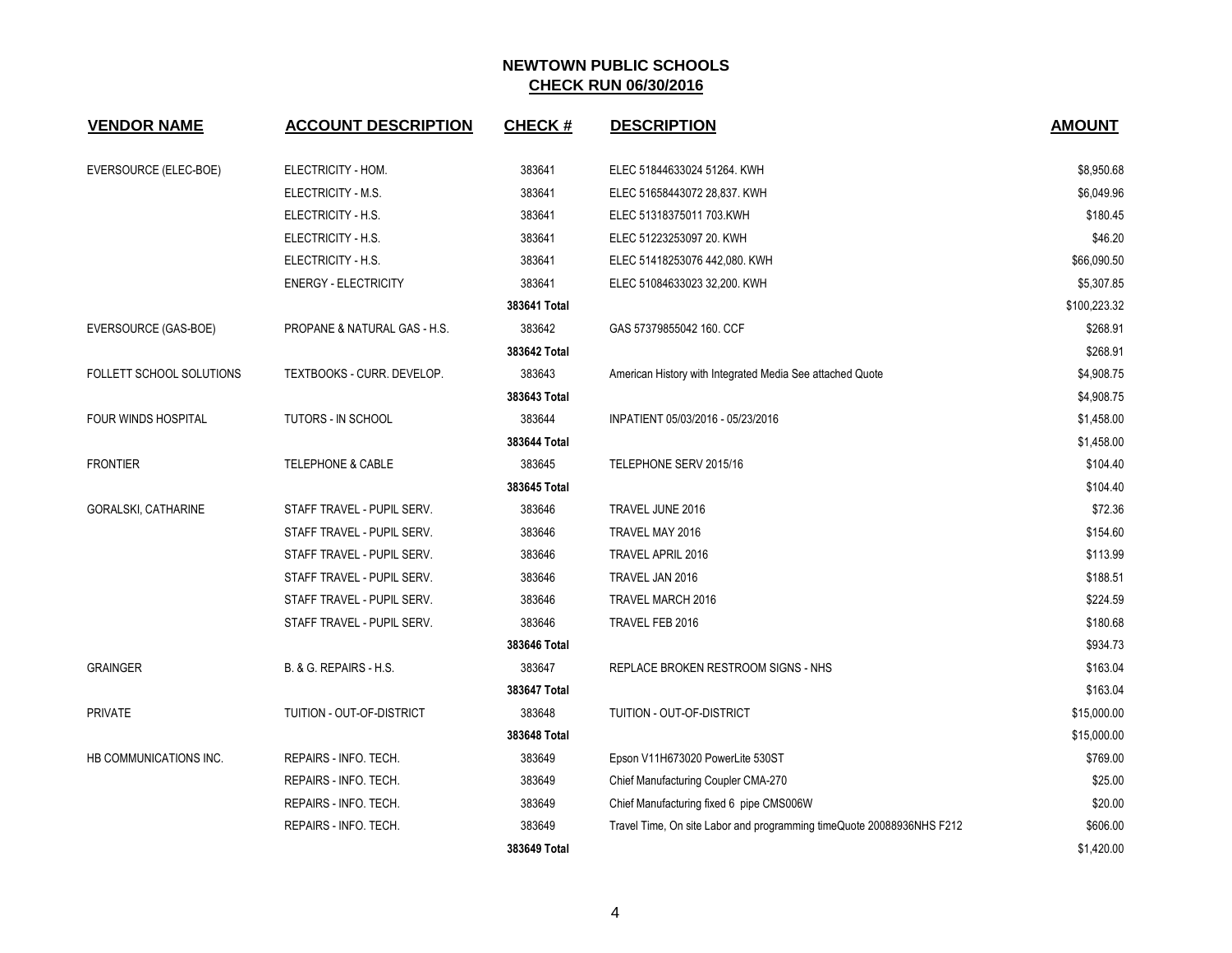| <b>VENDOR NAME</b>              | <b>ACCOUNT DESCRIPTION</b>           | <b>CHECK#</b> | <b>DESCRIPTION</b>                        | <b>AMOUNT</b> |
|---------------------------------|--------------------------------------|---------------|-------------------------------------------|---------------|
| HUGH'S MECHANICAL EQUIPMENT     | PROF. SERV. - B. & G.                | 383650        | UNDERGROUND TANK INSPECTIONS 2015-2016    | \$1,350.00    |
|                                 |                                      | 383650 Total  |                                           | \$1,350.00    |
| INSTITUTE OF PROFESSIONAL       | PROF. SERV. - PSYCH/MED. EVAL.       | 383651        | PROF. SERV. - PSYCH/MED. EVAL.            | \$9,620.00    |
|                                 |                                      | 383651 Total  |                                           | \$9,620.00    |
| <b>PRIVATE</b>                  | TUITION - OUT-OF-DISTRICT            | 383652        | TUITION - OUT-OF-DISTRICT                 | \$21,000.00   |
|                                 |                                      | 383652 Total  |                                           | \$21,000.00   |
| LEAHY'S FUELS INC.              | PROPANE & NATURAL GAS - M.G.         | 383653        | PROPANE 125.1 UNITS                       | \$186.40      |
|                                 |                                      | 383653 Total  |                                           | \$186.40      |
| MARAK, JILL                     | <b>STAFF TRAVEL - MUSIC</b>          | 383654        | TRAVEL MARCH 2016 - JUNE 2016             | \$60.59       |
|                                 |                                      | 383654 Total  |                                           | \$60.59       |
| MASON W.B. INC.                 | OFF. SUPPLIES - BUS. SERV.           | 383655        | <b>SUPPLIES 2015/16</b>                   | \$74.41       |
|                                 | OFF. SUPPLIES - BUS. SERV.           | 383655        | <b>SUPPLIES 2015/16</b>                   | (\$74.41)     |
|                                 | OFF. SUPPLIES - BUS. SERV.           | 383655        | <b>SUPPLIES 2015/16</b>                   | \$74.41       |
|                                 |                                      | 383655 Total  |                                           | \$74.41       |
| MOBILE MINI, INC.               | <b>EQUIP RENTAL - B&amp;G</b>        | 383656        | STORAGE CONTAINER RENTAL E726 - 2015-2016 | \$75.00       |
|                                 |                                      | 383656 Total  |                                           | \$75.00       |
| <b>MUSIC &amp; ARTS CENTER.</b> | <b>REPAIRS - MUSIC</b>               | 383657        | For repairs throughout the school year.   | \$399.00      |
|                                 |                                      | 383657 Total  |                                           | \$399.00      |
| NEWTOWN CULINARY DEPT.          | <b>INSTR. SUPPLIES - ENGLISH</b>     | 383658        | ENG DEPT. LUNCHEON                        | \$200.00      |
|                                 |                                      | 383658 Total  |                                           | \$200.00      |
| NEWTOWN HIGH SCHOOL             | <b>VOCATIONAL PLACEMENT STIPENDS</b> | 383659        | <b>VOCATIONAL PLACEMENT STIPENDS</b>      | \$492.25      |
|                                 |                                      | 383659 Total  |                                           | \$492.25      |
| OSTAR, CATHY                    | INSTR. SUPPLIES - T.A.P./FLEX        | 383660        | <b>CULINARY SUPPLIES</b>                  | \$115.46      |
|                                 | INSTR. SUPPLIES - GUIDANCE           | 383660        | COUNSELOR WORKSHOP LESSON                 | \$166.88      |
|                                 |                                      | 383660 Total  |                                           | \$282.34      |
| PADULA, CHRISTOPHER             | <b>B&amp;G SUPPLIES - CUSTODIAL</b>  | 383661        | SHOES (60068)                             | \$42.53       |
|                                 |                                      | 383661 Total  |                                           | \$42.53       |
| PETTY CASH - M/S                | OFF. SUPPLIES - ADMIN.               | 383662        | PETTY CASH                                | \$247.53      |
|                                 |                                      | 383662 Total  |                                           | \$247.53      |
| PETTY CASH - TECH               | OFF. SUPPLIES - INFO. TECH.          | 383663        | PETTY CASH                                | \$95.91       |
|                                 |                                      | 383663 Total  |                                           | \$95.91       |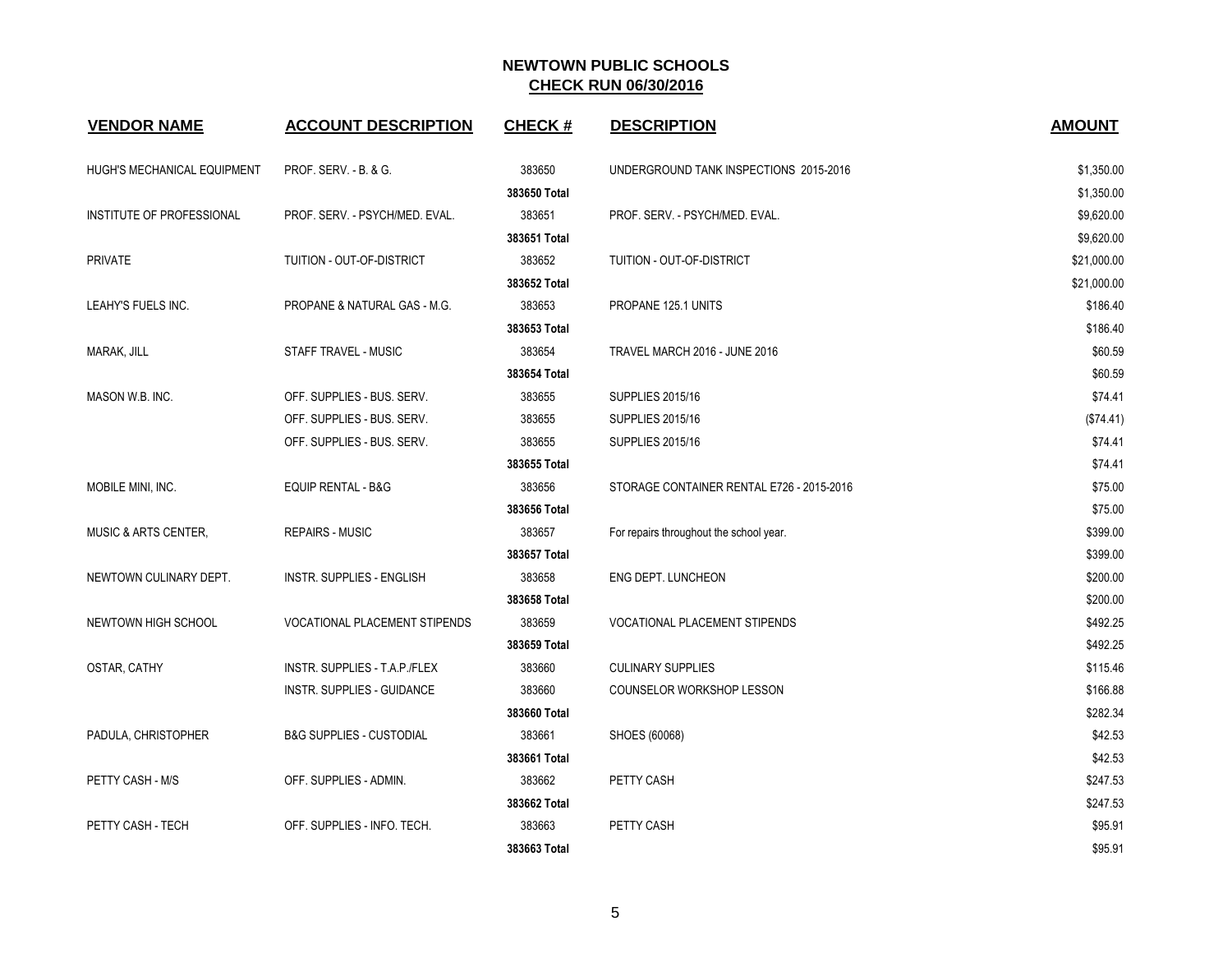| <b>VENDOR NAME</b>        | <b>ACCOUNT DESCRIPTION</b>          | <b>CHECK#</b> | <b>DESCRIPTION</b>                                              | <b>AMOUNT</b> |
|---------------------------|-------------------------------------|---------------|-----------------------------------------------------------------|---------------|
| PRANGER, MICHELLE         | <b>TUTORS - IN SCHOOL</b>           | 383664        | SERVICE / WILSON TRAINING                                       | \$1,400.00    |
|                           |                                     | 383664 Total  |                                                                 | \$1,400.00    |
| PRO-ED                    | OFF. SUPPLIES - ADMIN.              | 383665        | Phonological Awareness Kit, Primary, Kindergarten, Order #37624 | \$215.85      |
|                           | OFF. SUPPLIES - ADMIN.              | 383665        | Shipping and Handling Charges                                   | \$21.59       |
|                           |                                     | 383665 Total  |                                                                 | \$237.44      |
| RODRIGUEZ, ROBERTO        | <b>B&amp;G SUPPLIES - CUSTODIAL</b> | 383666        | SHOES (60068)                                                   | \$139.98      |
|                           |                                     | 383666 Total  |                                                                 | \$139.98      |
| SANTOS, NELSON M.         | STAFF TRAVEL - INFO. TECH.          | 383667        | TRAVEL APRIL 2016                                               | \$88.51       |
|                           | STAFF TRAVEL - INFO. TECH.          | 383667        | TRAVEL MAY 2016                                                 | \$51.46       |
|                           | STAFF TRAVEL - INFO. TECH.          | 383667        | TRAVEL JUNE 2016                                                | \$65.93       |
|                           |                                     | 383667 Total  |                                                                 | \$205.90      |
| SHIPMAN & GOODWIN         | PROF. SERV. - SP. ED. LEGAL         | 383668        | SERV SPEC ED MAY 2016                                           | \$20,027.00   |
|                           | PROF. SERV. - SUPER.                | 383668        | SERV SUPER MAY 2016                                             | \$13,267.50   |
|                           |                                     | 383668 Total  |                                                                 | \$33,294.50   |
| SODEXO, INC. & AFFILIATES | CONTRACTED SERV. - ADMIN.           | 383669        | <b>GRADUATION REFRESHMENTS</b>                                  | \$431.25      |
|                           |                                     | 383669 Total  |                                                                 | \$431.25      |
| SOUCAR, DENISE            | CONTRACTED SERV. - ADMIN.           | 383670        | for scheduling services                                         | \$625.00      |
|                           |                                     | 383670 Total  |                                                                 | \$625.00      |
| SOUTHBURY PRINTING C      | OFF. SUPPLIES - BUS. SERV.          | 383671        | <b>BUSINESS CARDS</b>                                           | \$62.04       |
|                           |                                     | 383671 Total  |                                                                 | \$62.04       |
| STAPLES ADVANTAGE (2)     | INSTR. SUPPLIES - INFO. TECH.       | 383672        | Supplies for Tech, DVD/s Thumb drives etc.                      | \$5.74        |
|                           | INSTR. SUPPLIES - INFO. TECH.       | 383672        | Supplies for Tech, DVD/s Thumb drives etc.                      | \$35.74       |
|                           |                                     | 383672 Total  |                                                                 | \$41.48       |
| STATE OF CONNECTICUT      | PROF. SERV. - B. & G.               | 383673        | <b>ELEVATOR RENEWAL</b>                                         | \$240.00      |
|                           |                                     | 383673 Total  |                                                                 | \$240.00      |
| TAFT EDUCATIONAL CEN      | STAFF TRAIN. - CLASSROOM            | 383674        | AP CALC AB                                                      | \$950.00      |
|                           | STAFF TRAIN. - CLASSROOM            | 383674        | AP PSYCH WORKSHOP                                               | \$950.00      |
|                           |                                     | 383674 Total  |                                                                 | \$1,900.00    |
| <b>TAS</b>                | PROF. SERV. - BUS. SERV             | 383675        | CONSULTING SERVICES AS DETAILED IN PROPOSAL DATED 03/24/2016    | \$3,680.00    |
|                           |                                     | 383675 Total  |                                                                 | \$3,680.00    |
| <b>VERIZON WIRELESS</b>   | <b>TELEPHONE &amp; CABLE</b>        | 383676        | TELEPHONE SERV 2015/16                                          | \$2,239.52    |
|                           |                                     | 383676 Total  |                                                                 | \$2,239.52    |